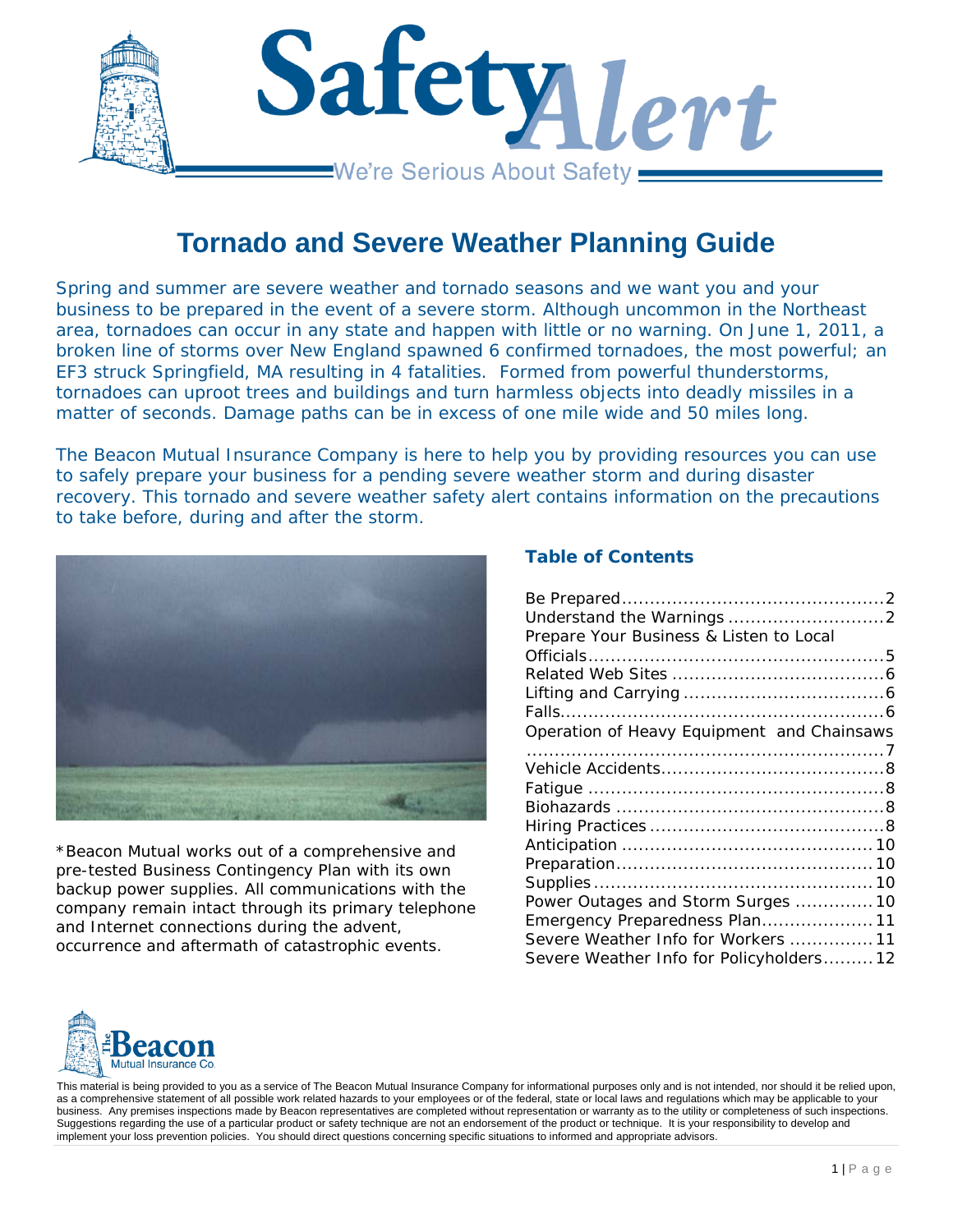

## **How to Plan for a Tornado or Severe Weather**

Tornadoes are nature's most violent storms. Spawned from powerful thunderstorms, tornadoes can cause fatalities and devastate a neighborhood in seconds. A tornado appears as a rotating, funnel-shaped cloud that extends from a thunderstorm to the ground with whirling winds that can reach 300 miles per hour. Damage paths can be in excess of one mile wide and 50 miles long. Every state is at some risk from this hazard. Some tornadoes are clearly visible, while rain or nearby lowhanging clouds obscure others. Occasionally, tornadoes develop so rapidly that little, if any, advance warning is possible. Before a tornado hits, the wind may die down and the air may become very still. A cloud of debris can mark the location of a tornado even if a funnel is not visible. Tornadoes generally occur near the trailing edge of a thunderstorm. It is not uncommon to see clear, sunlit skies behind a tornado.

#### <span id="page-1-0"></span>**Be Prepared**

Ask your local emergency management office about the community's tornado warning system.

Purchase a NOAA Weather Radio with a warning alarm tone and battery backup. Listen for tornado watches and warnings.

#### <span id="page-1-1"></span>**Understand the Warnings**

**Tornado Watch** -- Tornadoes are likely. Be ready to take shelter. Stay tuned to radio and television stations for additional information.

**Tornado Warning** -- A tornado has been sighted in the area or is indicated by radar. Take shelter immediately.



# **Before a Tornado**

- 1. To begin preparing, you should build an emergency kit and make a communications plan.
- 2. Ask your local emergency management office about the community's tornado warning system.
- 3. Purchase a NOAA Weather Radio with a warning alarm tone and battery backup. Listen for tornado watches and warnings.
- 4. Listen to NOAA Weather Radio or to commercial radio or television newscasts for the latest information. In any emergency, always listen to the instructions given by local emergency management officials.
- 5. Be alert to changing weather conditions. Look for approaching storms.
- 6. Look for the following danger signs:
	- Dark, often greenish sky
	- Large hail
	- A large, dark, low-lying cloud (particularly if rotating)
	- Loud roar, similar to a freight train
	- If you see approaching storms or any of the danger signs, be prepared to take shelter immediately.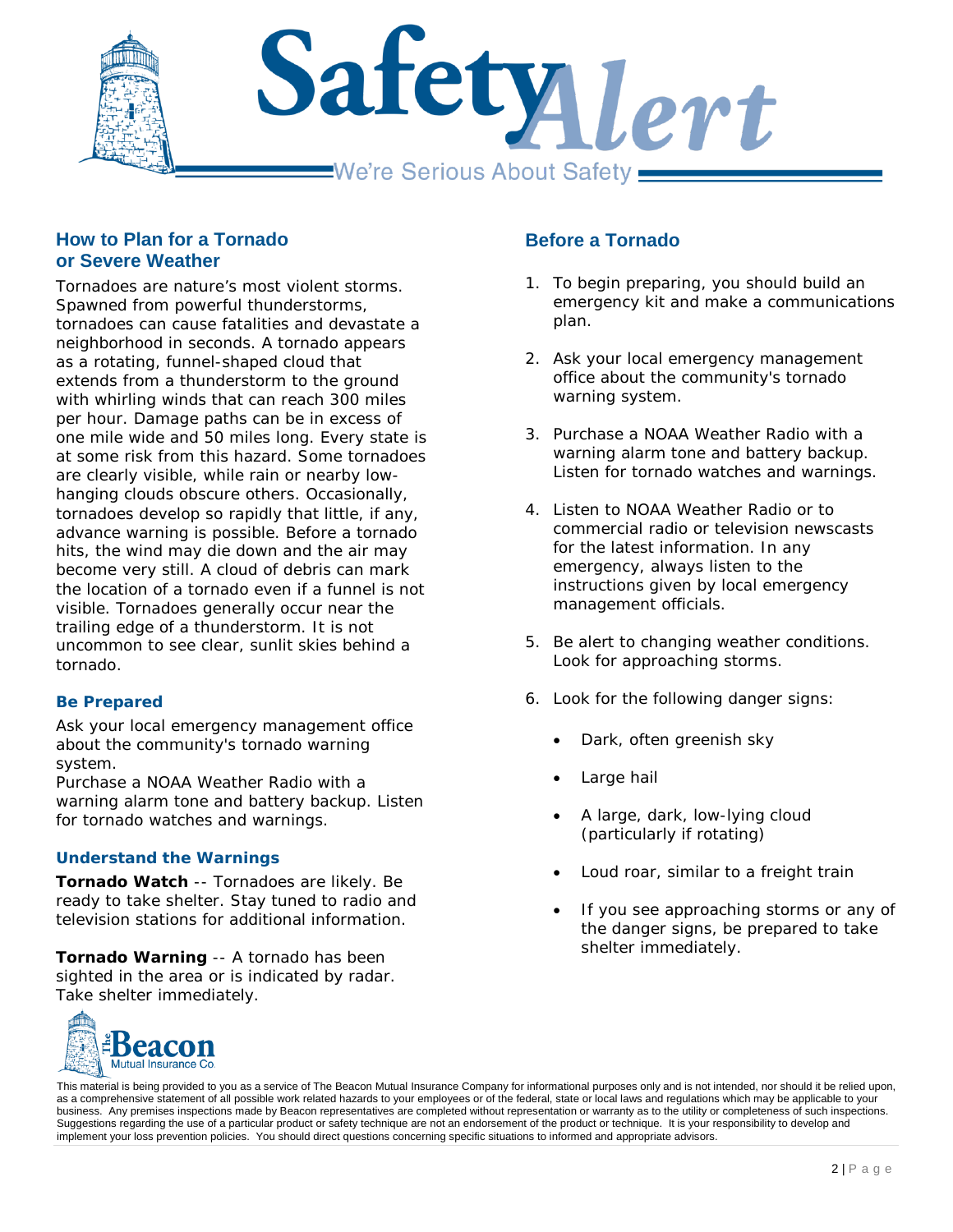

# **During a Tornado**

If you are under a tornado warning, seek shelter immediately!

| IF YOU ARE IN:                                                                                                                         | THEN:                                                                                                                                                                                                                                                                                                                                                                                                                                 |
|----------------------------------------------------------------------------------------------------------------------------------------|---------------------------------------------------------------------------------------------------------------------------------------------------------------------------------------------------------------------------------------------------------------------------------------------------------------------------------------------------------------------------------------------------------------------------------------|
| A structure (e.g. residence,<br>small building, school, nursing<br>home, hospital, factory,<br>shopping center, high-rise<br>building) | Go to a pre-designated shelter area such as a safe room, basement,<br>storm cellar, or the lowest building level. If there is no basement, go to<br>the center of an interior room on the lowest level (closet, interior hallway)<br>away from corners, windows, doors, and outside walls. Put as many walls<br>as possible between you and the outside. Get under a sturdy table and<br>use your arms to protect your head and neck. |
|                                                                                                                                        | In a high-rise building, go to a small interior room or hallway on the<br>lowest floor possible.                                                                                                                                                                                                                                                                                                                                      |
|                                                                                                                                        | Do not open windows.                                                                                                                                                                                                                                                                                                                                                                                                                  |
| A vehicle, trailer, or mobile<br>home                                                                                                  | Get out immediately and go to the lowest floor of a sturdy, nearby<br>building or a storm shelter. Mobile homes, even if tied down, offer little<br>protection from tornadoes.                                                                                                                                                                                                                                                        |
| The outside with no shelter                                                                                                            | Lie flat in a nearby ditch or depression and cover your head with your<br>hands. Be aware of the potential for flooding.                                                                                                                                                                                                                                                                                                              |
|                                                                                                                                        | Do not get under an overpass or bridge. You are safer in a low, flat<br>location.                                                                                                                                                                                                                                                                                                                                                     |
|                                                                                                                                        | Never try to outrun a tornado in urban or congested areas in a car or<br>truck. Instead, leave the vehicle immediately for safe shelter.                                                                                                                                                                                                                                                                                              |
|                                                                                                                                        | Watch out for flying debris. Flying debris from tornadoes causes most<br>fatalities and injuries.                                                                                                                                                                                                                                                                                                                                     |

# **After a Tornado**

Injury may result from the direct impact of a tornado or it may occur afterward when people walk among debris and enter damaged buildings. A recent study showed that 50 percent of tornado-related injuries were suffered during rescue attempts, cleanup and other post-tornado activities. Nearly a third of the injuries resulted from stepping on nails.

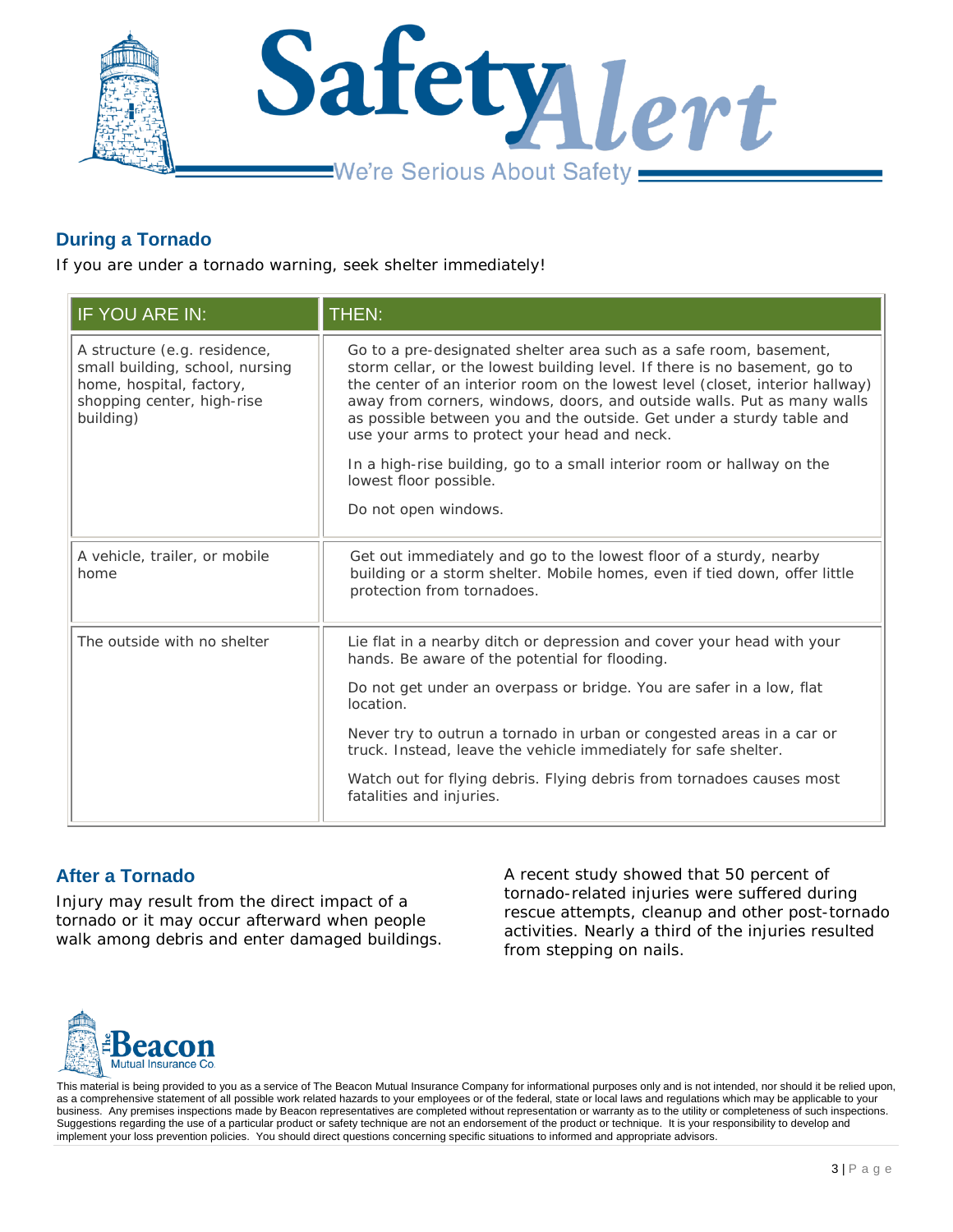

Because tornadoes often damage power lines, gas lines or electrical systems, there is a risk of fire, electrocution or an explosion. Protecting yourself, your business and your employees requires promptly treating any injuries suffered during the storm and using extreme care to avoid further hazards.

# **Injuries**

Check for injuries. Do not attempt to move seriously injured people unless they are in immediate danger of further injury. Get medical assistance immediately. If someone has stopped breathing, begin CPR if you are trained to do so. Stop a bleeding injury by applying direct pressure to the wound. Have any puncture wound evaluated by a physician. If you are trapped, try to attract attention to your location.

# **General Safety Precautions**

Here are some safety precautions that could help you avoid injury after a tornado:

- 1. Continue to monitor your battery-powered radio or television for emergency information.
- 2. Be careful when entering any structure that has been damaged.
- 3. Wear sturdy shoes or boots, long sleeves and gloves when handling or walking on or near debris.
- 4. Be aware of hazards from exposed nails and broken glass.
- 5. Do not touch downed power lines or objects in contact with downed lines. Report electrical hazards to the police and the utility company.
- 6. Use battery-powered lanterns, if possible, rather than candles to light rooms without electrical power. If you use candles, make sure they are in safe holders away from curtains, paper, wood or other flammable items. Never leave a candle burning when you are out of the room.
- 7. Never use generators, pressure washers, grills, camp stoves or other gasoline, propane, natural gas or charcoal-burning devices inside your business, home, basement, garage or camper - or even outside near an open window, door or vent. Carbon monoxide (CO) - an odorless, colorless gas that can cause sudden illness and death if you breathe it - from these sources can build up in your living and work spaces and poison the people inside. Seek prompt medical attention if you suspect CO poisoning and are feeling dizzy, light-headed or nauseated.
- 8. Hang up displaced telephone receivers that may have been knocked off by the tornado, but stay off the telephone, except to report an emergency.
- 9. Cooperate fully with public safety officials.
- 10. Respond to requests for volunteer assistance by police, fire fighters, emergency management and relief organizations, but do not go into damaged areas unless assistance has been requested. Your presence could hamper relief efforts and you could endanger yourself.

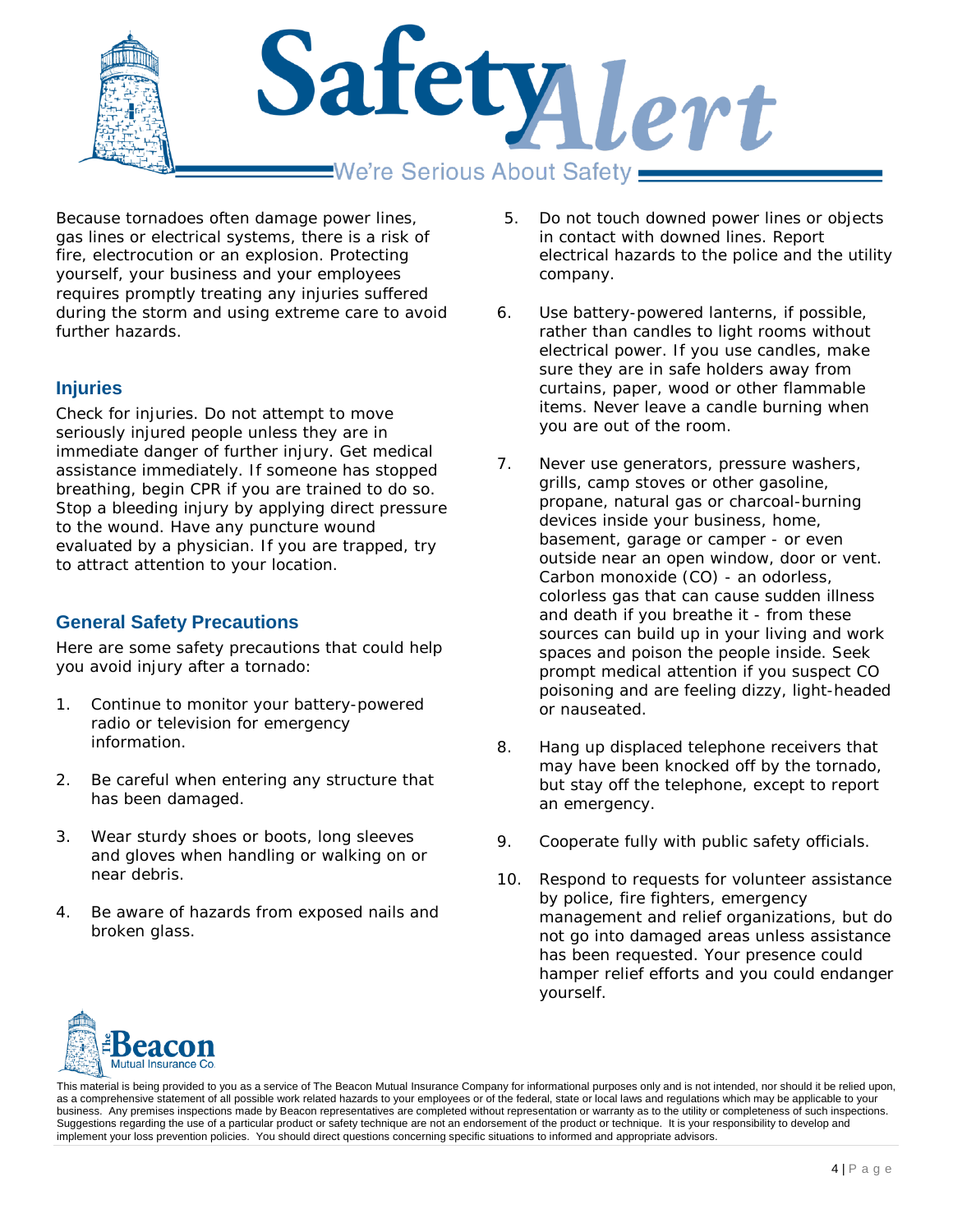

# **Inspecting the Damage**

1. After a tornado, be aware of possible structural, electrical or gas-leak hazards. Contact your local city or county building inspectors for information on structural safety codes and standards. They may also offer suggestions on finding a qualified contractor to do work for you.



- 2. In general, if you suspect any damage to your business, shut off electrical power, natural gas and propane tanks to avoid fire, electrocution or explosions.
- 3. If it is dark when you are inspecting your business, use a flashlight rather than a candle or torch to avoid the risk of fire or explosion.
- 4. If you see frayed wiring or sparks, or if there is an odor of something burning, a qualified employee should immediately shut off the electrical system at the main circuit breaker.
- 5. If you smell gas or suspect a leak, turn off the main gas valve, open all windows and leave the building immediately. Notify the gas company, the police or fire departments, or State Fire Marshal's office and do not turn on the lights, light matches, smoke or do anything that could cause a spark. Do not return until you are told it is safe to do so.

# **Safety During Clean Up**

- 1. Wear sturdy shoes or boots, long sleeves and gloves.
- 2. Learn proper safety procedures and operating instructions before operating any gas-powered or electric-powered saws or tools.
- 3. Clean up spilled materials, e.g., flammable liquids and other potentially hazardous materials.

#### <span id="page-4-0"></span>**Prepare Your Business & Listen to Local Officials**

Learn about the emergency plans that have been established in your area by your state and local government:

<http://www.ready.gov/warning-systems-signals>

In any emergency, always listen to the instructions given by local emergency management officials. Learn about programs, services, and resources at U.S. Small Business Administration. [\(http://www.sba.gov/\)](http://www.sba.gov/) and at [\(http://www.ready.gov/tornadoes\)](http://www.ready.gov/tornadoes)

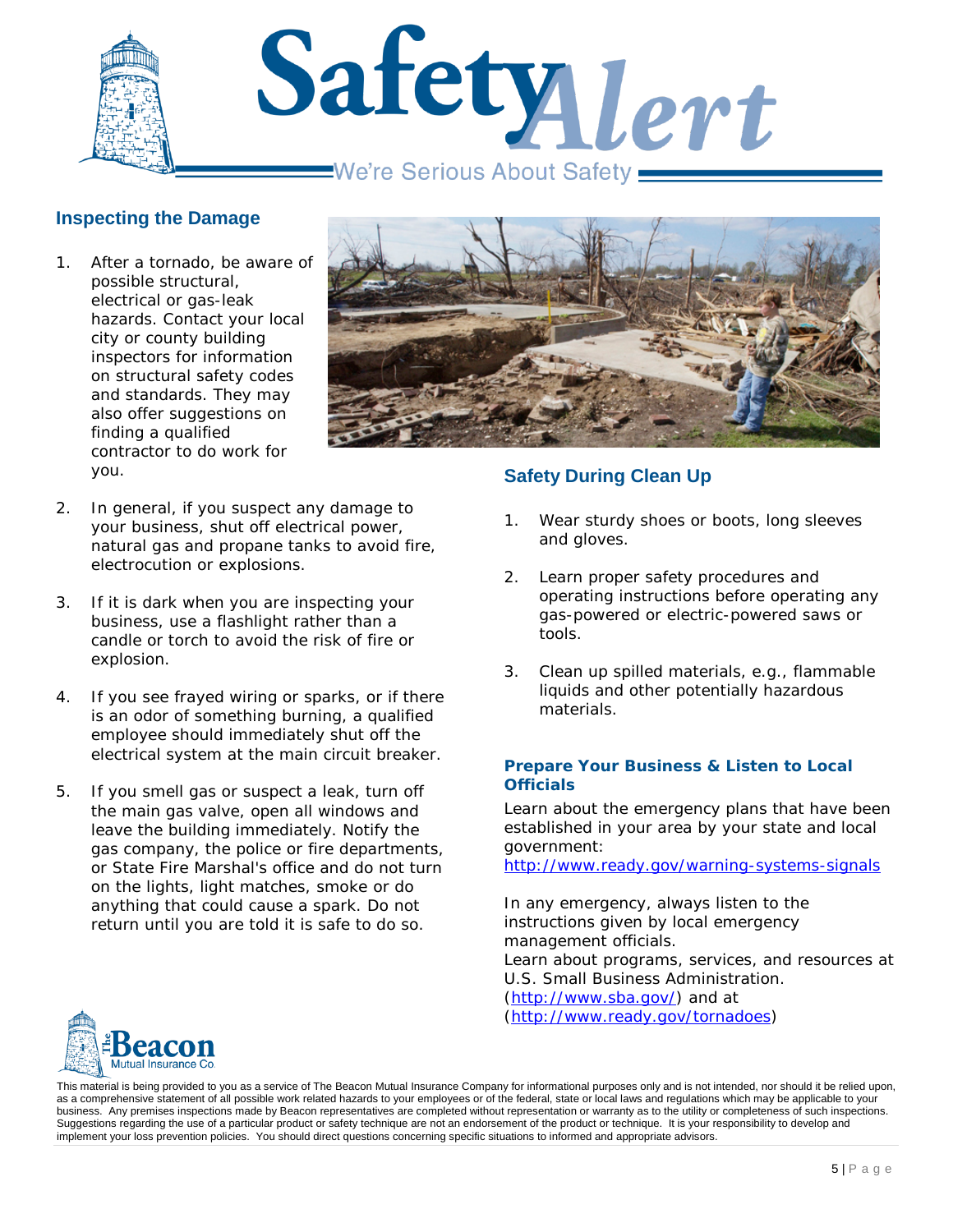

# **Federal and National Resources**

If you require more information about any of these topics, the following resources may be helpful.

*Tornado Protection - Selecting Refuge Areas in Buildings. FEMA 431.* Intended primarily to help building administrators, architects and engineers select the best available refuge areas in existing schools.

*How to Guides to Protect Your Property or Business from High Winds.* 

#### <span id="page-5-0"></span>**Related Web Sites**

Find additional information on how to plan and prepare for a tornado and learn about available resources by visiting the following websites:

- Federal Emergency Management Agency
- NOAA Watch
- American Red Cross

Source: Ready.gov <http://www.ready.gov/tornadoes>

# **Controlling Workers' Comp Risks During Disaster Recovery Efforts: Protecting Your Employees and Your Bottom Line**

As businesses go through storm cleanup, repair and reopening, employees may be needed to perform tasks to which they are unaccustomed and for which they are not trained. Here are some tips to help you avoid needless accidents and injuries that are associated with recovery efforts. Taking a little time to train employees in the following areas will pay off in a big way:

## <span id="page-5-1"></span>**Lifting and Carrying**

- Where possible, get employees to use two-wheeled hand trucks, wheelbarrows or carts. If this is not possible, instruct employees to get co-workers' help. Encourage work in teams of two or more for heavier loads.
- When removing wet carpet, pull evenly and carefully without jerking to avoid back strain. Cut carpet into small sections.
- Always use proper lifting techniques:
	- 1. Lift with your legs by squatting, not bending, near the load.
	- 2. Maintain secure footing and ensure a good grip on the load.
	- 3. Keep your back straight as you lift.
	- 4. Do not twist at the waist when lifting or lowering.

## <span id="page-5-2"></span>**Falls**

Falls are an all too common type of accidental injury. When working at elevations, keep in mind the following fall prevention and protection guidelines:

#### *Falls from Ladders or Scaffolds:*

- 1. Select the correct ladder for the task.
- 2. Do not use ladders near power lines.
- 3. Transport ladders horizontally, not vertically.
- 4. Use caution around blind turns.
- 5. Do not toss or drop the ladder as rough use can weaken it.
- 6. Always inspect the ladder for good footpads, slippery substances on the rungs, or loose parts.

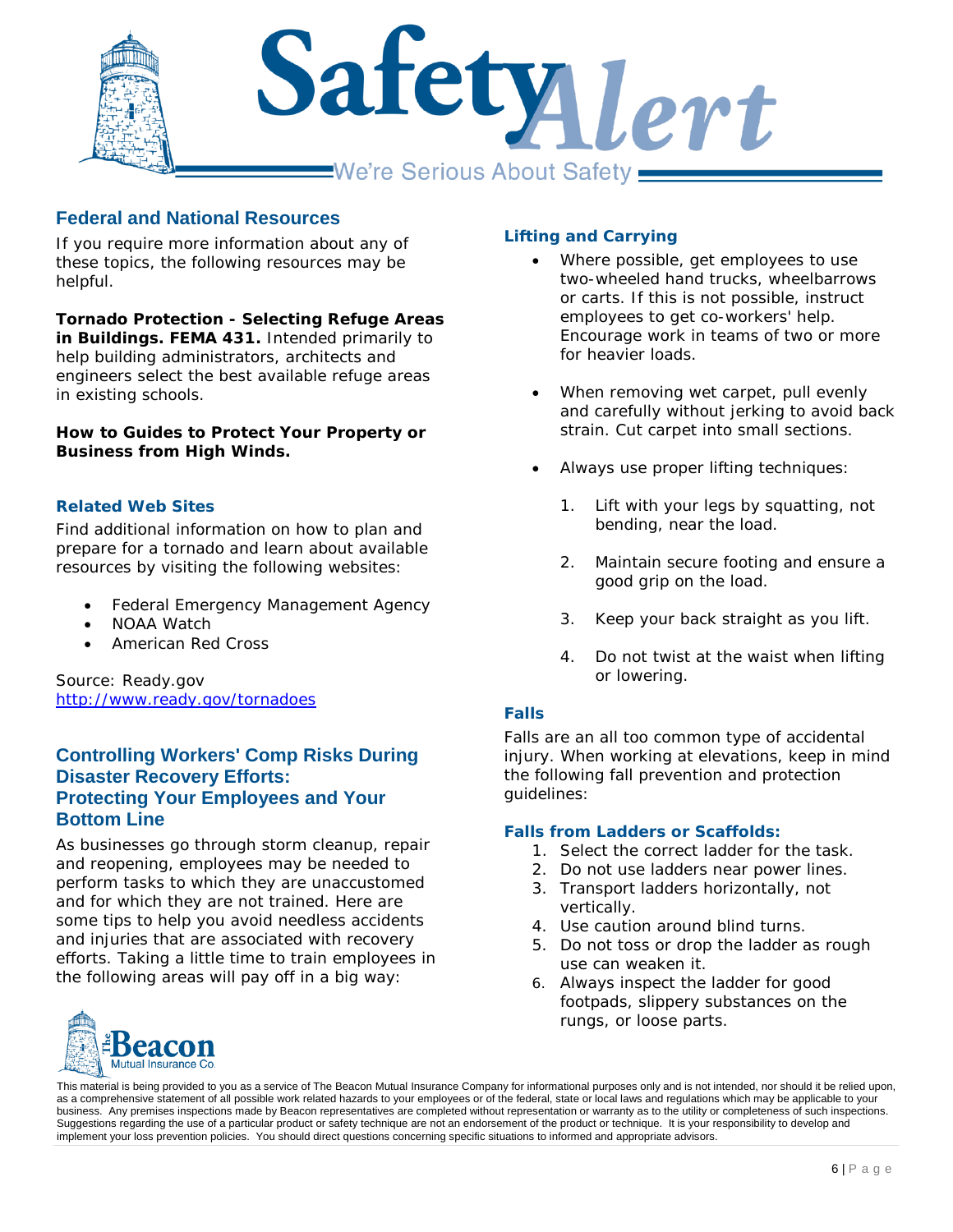

- 7. Set up and use the ladder correctly:
- 8. Complete as much prep work as possible on the ground before climbing a ladder.
- 9. Provide a solid, level surface for the ladder.
- 10. Use barricades to block traffic.
- 11. Place extension ladders at the proper angle using the four-to-one rule. The ladder base should be placed one foot from the vertical support for every four feet of ladder height.
- 12. With a co-worker's help, tie off or brace extension ladders as close to the upper support as possible.
- 13. When a ladder is used to access an upper level, it should extend at least three feet beyond the support point.
- 14.Spreaders (the horizontal pieces connecting the legs of A-frame folding ladders) should be locked in place.
- 15.Avoid carrying tools by hand up a ladder; use a tool belt.
- 16. Face the ladder when climbing or descending, keeping at least one hand on the rails at all times.
- 17.Allow only one person on a ladder at a time.
- 18. Never stand on the top two rungs or steps.

# *Falls from Roofs:*

- 1. Jobs that require workers to be on roofs should be left to professional, trained contractors whenever possible.
- 2. A ladder should extend at least three feet above the roofline.
- 3. Install slide guards (2" X 6" boards secured at a 90-degree angle to the roof surface).
- 4. Wear shoes with slip-resistant soles.
- 5. Use of fall protection devices such as lifelines, shock-absorbing lanyards and body harnesses offer the most protection.



## *Same Level Falls:*

- 1. Slipping on muddy or slick surfaces or tripping on debris can easily cause back injuries or broken bones. Keep walking areas clear of debris.
- 2. Wear proper shoes or rubber boots for traction.
- 3. Avoid walking backward--many trips and falls occur while carrying materials walking backward.
- 4. Use a hand truck or dolly to carry objects whenever possible. If you must carry objects, make sure you can do so comfortably and see over them.

## <span id="page-6-0"></span>**Operation of Heavy Equipment and Chainsaws**

## *Heavy Equipment:*

- 1. Use qualified operators who are certified, trained and experienced using heavy construction equipment, such as bulldozers, backhoes and tractors.
- 2. Always lower all attachments, set the brake and turn the equipment off when exiting the operator seat.
- 3. Before approaching heavy equipment, make sure the operator sees you.
- 4. Use backup alarms and travel alarms on moving equipment.
- 5. Mark or barricade the area to keep workers away from operating equipment.
- 6. Do not lift materials over other workers.
- 7. Use signal persons to direct operators and protect other workers.
- 8. Always wear the installed seat belts to reduce the potential for injury if the equipment overturns.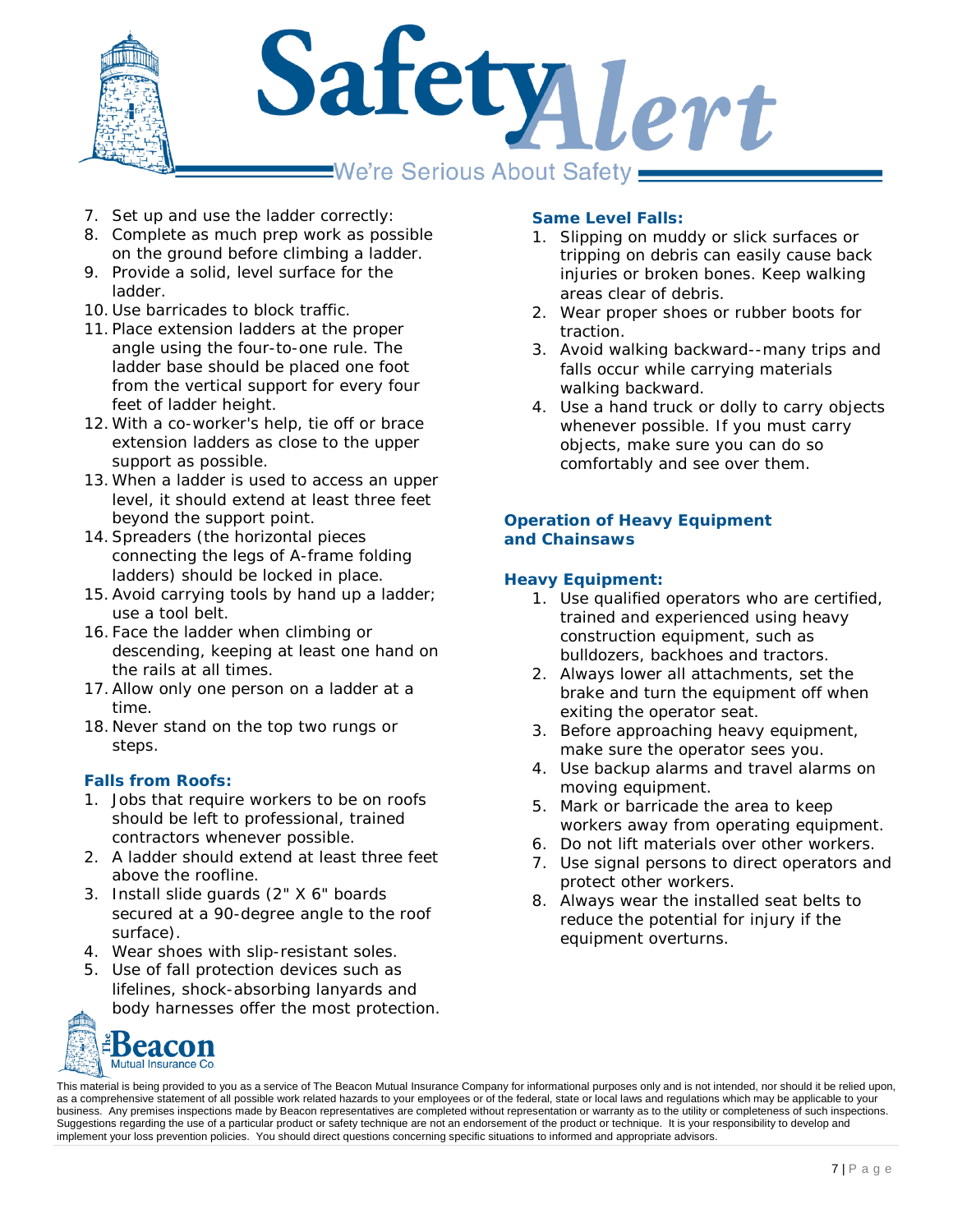

## *Chainsaws:*

- 1. Be sure the chainsaw user is trained and has some experience.
- 2. Choose the proper size chainsaw to match the job, and include safety features such as a chain brake, front and rear hand guards, stop switch, chain catcher and spark arrester.
- 3. Wear appropriate protective equipment, including hardhat, safety glasses, hearing protection, heavy work gloves, cutresistant leg wear (chain saw chaps) that extend from the waist to the top of the foot, and boots that cover the ankle.
- 4. Do not work around power lines.
- 5. Cut at waist level or below to maintain secure control over the chainsaw.
- 6. Co-workers should remain at least two tree lengths away from anyone felling a tree and at least 30 feet from anyone operating a chainsaw when removing limbs or cutting a fallen tree.
- 7. Each saw cut must be evaluated to identify and avoid the potential movement of trees and limbs. Identify branches that may act as springs and release suddenly when cut.
- 8. Clear the surrounding area of tripping hazards and obstructions before starting the cut.

## <span id="page-7-0"></span>**Vehicle Accidents**

Motor vehicle accidents are the leading cause of work related fatalities. Urge your employees who drive to be aware of the following risks:

- 1. Flying debris from other vehicles that are hauling loads.
- 2. Using cellular phones while driving can easily cause distractions.
- 3. Working long hours can cause fatigue, which may cause driving accidents.

4. Unusual traffic conditions, such as heavier traffic, signal outages, road obstructions, etc.

## <span id="page-7-1"></span>**Fatigue**

- Working long hours may cause fatigue that can result in poor judgment, increasing the risk of injury.
- Plan tasks and pace the work, taking frequent breaks.

## <span id="page-7-2"></span>**Biohazards**

- 1. A Tetanus booster is needed if a disaster recovery worker is uncertain they have been immunized in the last 10 years.
- 2. Follow the medical advice of your company's physician or a medical official familiar with workers' exposures.
- 3. A Hepatitis A vaccination is needed if a worker will be exposed to raw sewerage.
- 4. A Hepatitis B vaccination is recommended for healthcare workers, first responders, fire and police personnel, and any worker with possible exposure to body fluids.

## <span id="page-7-3"></span>**Hiring Practices**

Most work-related accidents occur with employees on the job a year or less. Thus, new hires need training on any equipment they will use and need frequent oversight by supervisors or co-workers.

- 1. Basic hiring practices should include the following:
	- a) A written job application form
	- b) Prior employment and reference checks
	- c) A motor vehicle record check for drivers
	- d) A written substance abuse program including pre-employment drug screening
	- e) Written job descriptions with physical demands

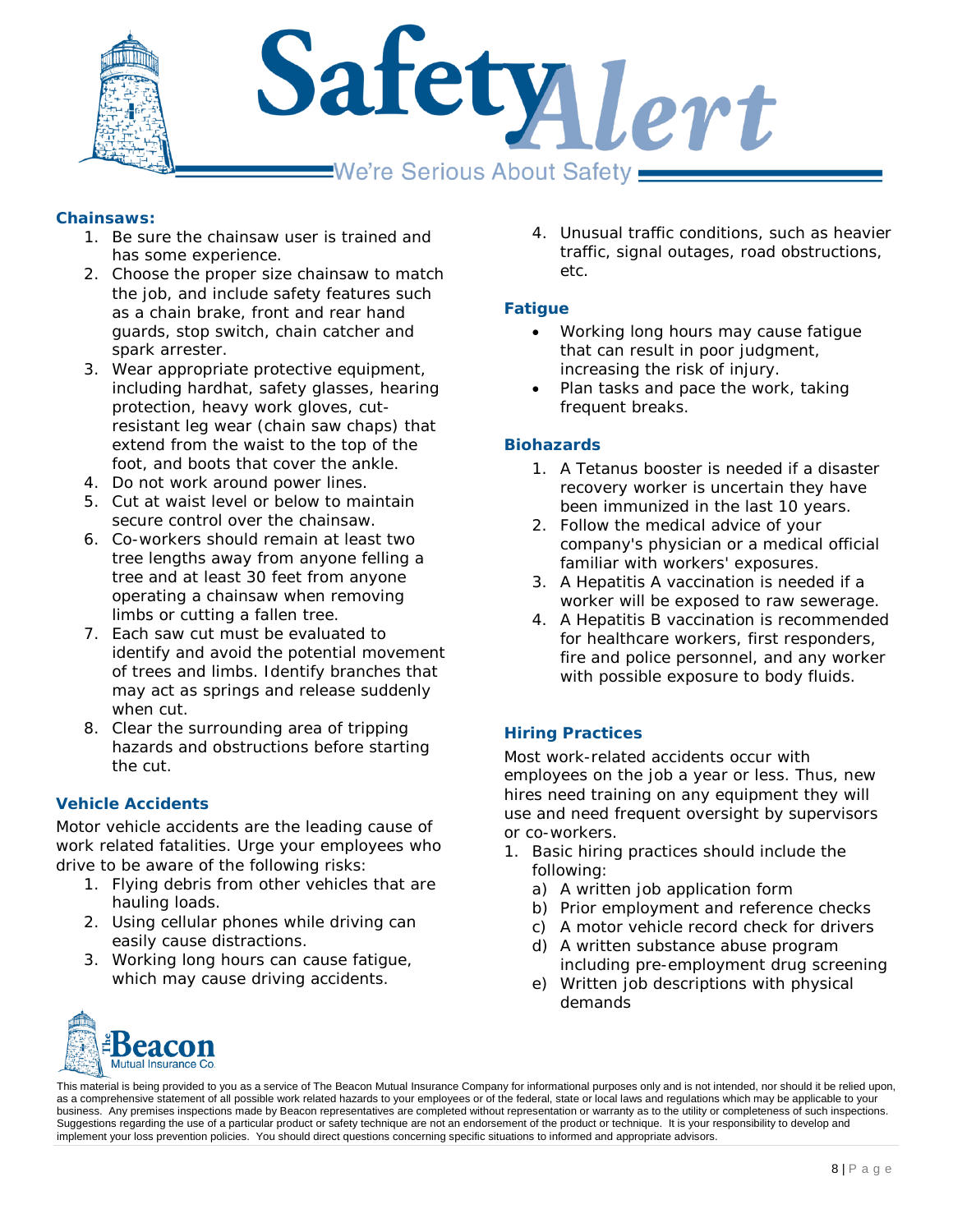

- 2. Newly hired employees should be required do the following:
	- a) Thoroughly review safe work practices and safety rules.
	- b) Review your company's accidentreporting procedures.

## **Key Elements of a Business Contingency Plan**

According to a recent study, about half of all companies would be forced to close 3 to 5 years after a major disaster strikes. Would you be one of them? Developing a business continuity plan and then testing it out is the answer to protecting your physical, financial and human assets.

# **How do I get started?**

To begin, you must identify where your company would be vulnerable in the event that something unexpected occurred. There are three elements in the risk equation, according to Kelley Goggins, a Certified Business Continuity Professional with Fidelity Investments: threats, assets and mitigating factors.

Threats are events or situations that would cause financial or operational impact on your organization. One of your major suppliers going out of business, a fire in your building, your computer system malfunctioning or a key manager in the hospital can all have a big effect on your business. Each threat has a duration of time that the business or operation would not be able to function in a normal manner, if at all. Assets also need to be taken into consideration. A threat could cause lost revenues, recovery costs, fines and loss of good will or competitive advantage. Mitigating factors are the protection

devices and procedures in place that reduce the effects of the disaster. Examples include generators for use during a loss of power and sprinkler systems to control fire.

# **What do I need to include in my plan?**

**Backup power source.** If the power goes out in your building, do you have a way to resume power? What about a UPS (uninterrupted power supply) device to keep your computer running when power is interrupted?

**Computer and communication recovery.** If the phone or computer system malfunctions, do you have an alternate way to keep your business functioning?

**Alternate vendors.** Do you have another supplier you can use in case your current vendors cannot supply? Are they in another area so a severe storm doesn't shut down all of your suppliers?

**Duplication of important records.** Do you have your policy and procedure manuals, critical forms, your customer list and a backup of your computer data at an off-site storage unit?

**Alternate site.** Do you have a place from which you could operate your business if you did not have access to your building? Is it in a different area and not likely impacted by the same disaster? Does it have an adequate power supply in case you must operate additional office equipment? Does it have enough space to accommodate the employees you would temporarily locate there to keep your business running?

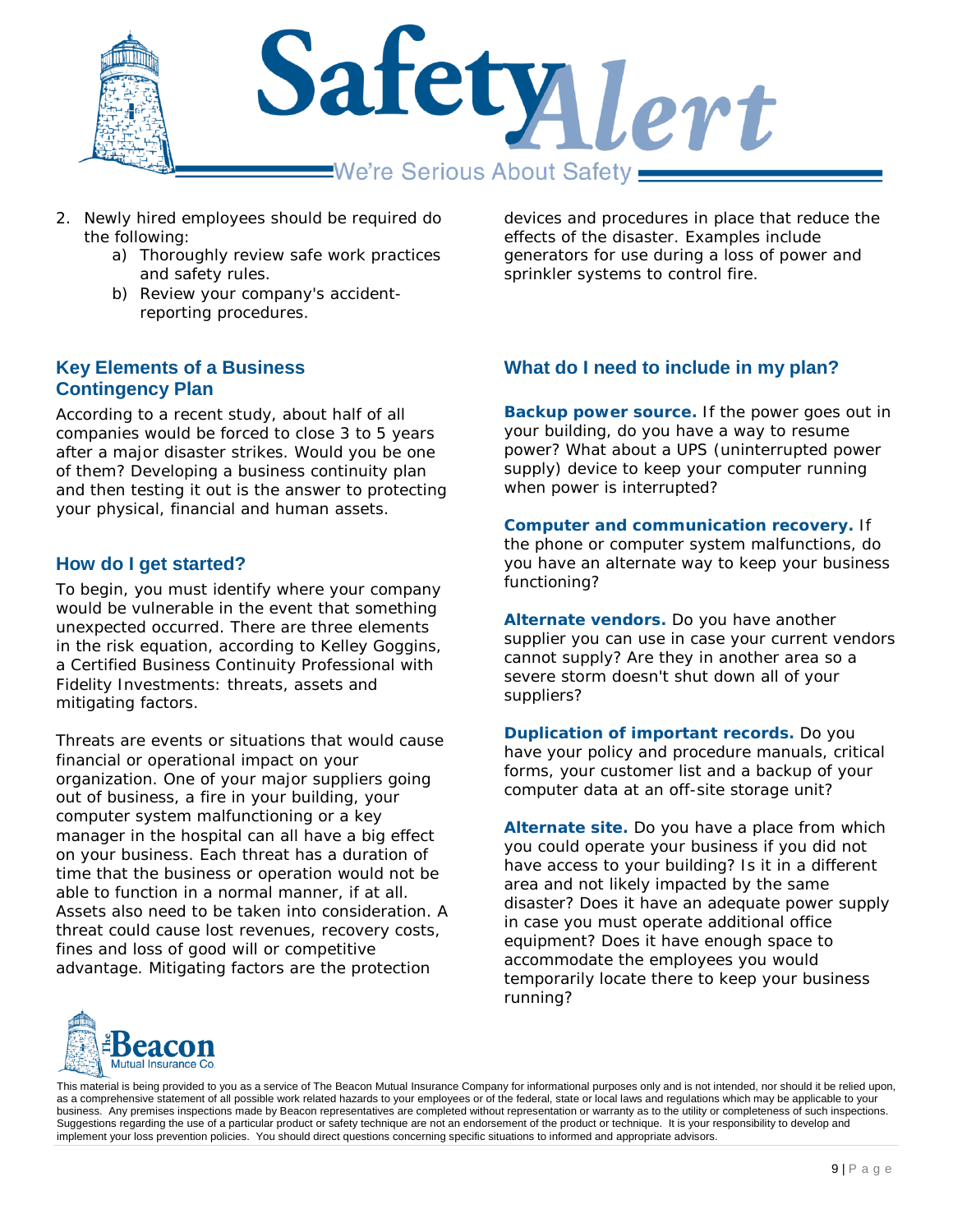

**Testing and reevaluating the plan.** Have you made sure your plan will really work? Do you look at it annually to make sure it will still take care of your needs in case of an emergency? If your plan is not tested to see if it will work, you may not achieve your anticipated recovery time. How long will your customers wait before looking elsewhere?

# **Emergency Preparedness Review**

*A helpful list of questions to evaluate your plan and its execution*

With thousands of businesses affected by the damaging impact of tornados and severe storms, business owners or managers should take time to consider how well or poorly they prepared for storms.

The following questions may help evaluate how well organized and equipped you were to withstand the potential impact on your business and workforce, and it may assist you in preparing for future emergencies.

## <span id="page-9-0"></span>**Anticipation**

- Did you adequately anticipate the potential damage caused by the storm for your area of the state?
- If you were not near the funnel cloud of the tornado where the most severe weather is sustained, did you anticipate power outages or storm surges that took place in your location?

## <span id="page-9-1"></span>**Preparation**

• Did you begin preparing before storm season started, or did you wait until a storm was about to strike?



- If you waited to begin preparing until a storm was imminent, did you consider the stress this may have caused you and your workforce?
- Were you able to gather the necessary supplies to weather the storm?
- If you lacked pre-planning for your business, did this cause your personnel to lack adequate time to prepare for themselves and their families?

## <span id="page-9-2"></span>**Supplies**

- Were the emergency supplies you gathered for your business the correct type of supplies you needed?
- Were there other supplies you did not have and should consider having on hand for future storms?
- Were your supplies adequate, or should you consider larger quantities in the future?

#### <span id="page-9-3"></span>**Power Outages and Storm Surges**

- If you suffered electric power outages or storm surges, did you adequately anticipate the duration and impact this had on your business?
- Did you possess proper back-up power sources?
- Did you secure an alternate operating location (or locations) to allow your business to function at a basic level?
- Did the storm surge and loss of power compromise any important business data or documents needed to operate your business effectively?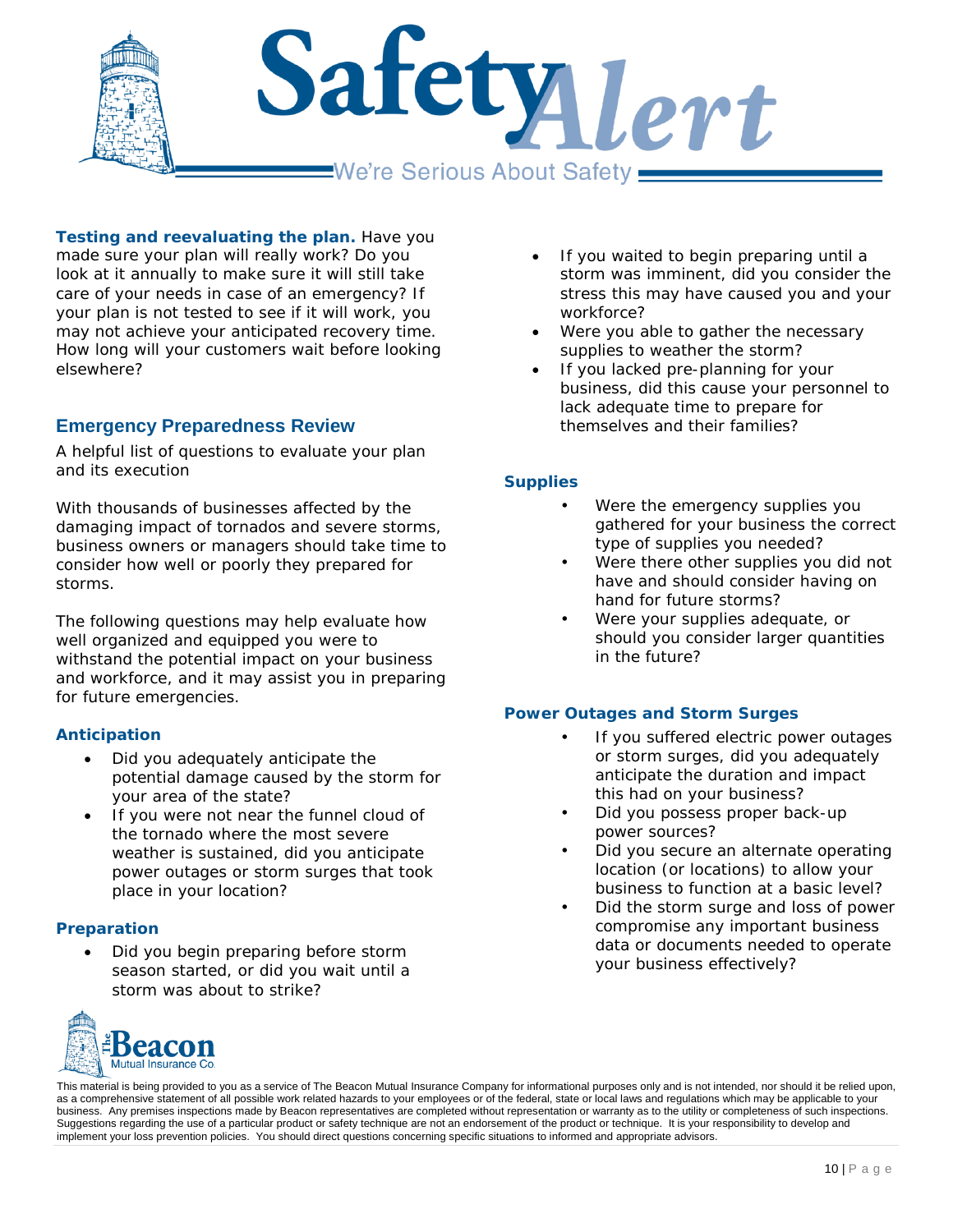

#### <span id="page-10-0"></span>**Emergency Preparedness Plan**

- 1. Did your organization have an emergency preparedness plan in place?
- 2. If you had a plan, did you follow it thoroughly? Or did you not have a plan in place and simply prepared or reacted the best way you knew how?
- 3. If you followed a plan, did you evaluate how well you and your personnel performed each aspect of the plan?
- 4. Was your plan adequate to sustain operations and protect your business and employees?
- 5. Was the plan's implementation performed as well as anticipated?
- 6. Did you identify any areas of your emergency preparedness plan that need improvement?
- 7. Are there procedures that should be added to your plan as a result of your storm experience?

# **Future Preparation**

Having an effective emergency preparedness plan is vital to the operations of your business or organization. Take time to examine all of the disaster and recovery scenarios you have witnessed--both good and bad--and use this knowledge to help develop a plan for the future. It will be your guide to ensuring a systematic approach to storm preparations, with the primary goal of minimizing the impact of any catastrophic event on your business operations and your personnel.

Develop the best solutions available for your unique situation. Request input from your employees on how best to prepare for future emergencies. Once your plan is written, educate your personnel on each step of preparation and execution to allow for effective implementation if needed in the future.

#### **Below are some Web sites to assist you with plan development:**

[www.ready.gov/business](http://www.ready.gov/business) [www.fema.gov/areyouready](http://www.fema.gov/areyouready) <http://www.cdc.gov/niosh/topics/emres/business.html> [www.osha.gov/SLTC/emergencypreparedness/index.html](http://www.osha.gov/SLTC/emergencypreparedness/index.html)

Below are a few additional helpful links.

U.S. Department of Homeland Security

[http://www.ready.gov/document/ready](http://www.ready.gov/document/ready-business-mentoring-guide-working-small-businesses-prepare-emergencies)[business-mentoring-guide-working-small](http://www.ready.gov/document/ready-business-mentoring-guide-working-small-businesses-prepare-emergencies)[businesses-prepare-emergencies](http://www.ready.gov/document/ready-business-mentoring-guide-working-small-businesses-prepare-emergencies) [http://www.ready.gov](http://www.ready.gov/)

RI Emergency Management Agency <http://www.riema.ri.gov/>

RI Department of Health <http://www.health.ri.gov/>

#### <span id="page-10-1"></span>**Severe Weather Info for Workers**

If you are an injured worker with an open claim and are seeking information about your claim status, medical or compensation payment, or need to supply us with a working address and contact number, please call our Claims Department at **888-886-4450** or use the ["Contact Us Online"](http://www.beaconmutual.com/pages/Contact.aspx) feature of Beaconmutual.com at<http://www.beaconmutual.com/pages/Contact.aspx>